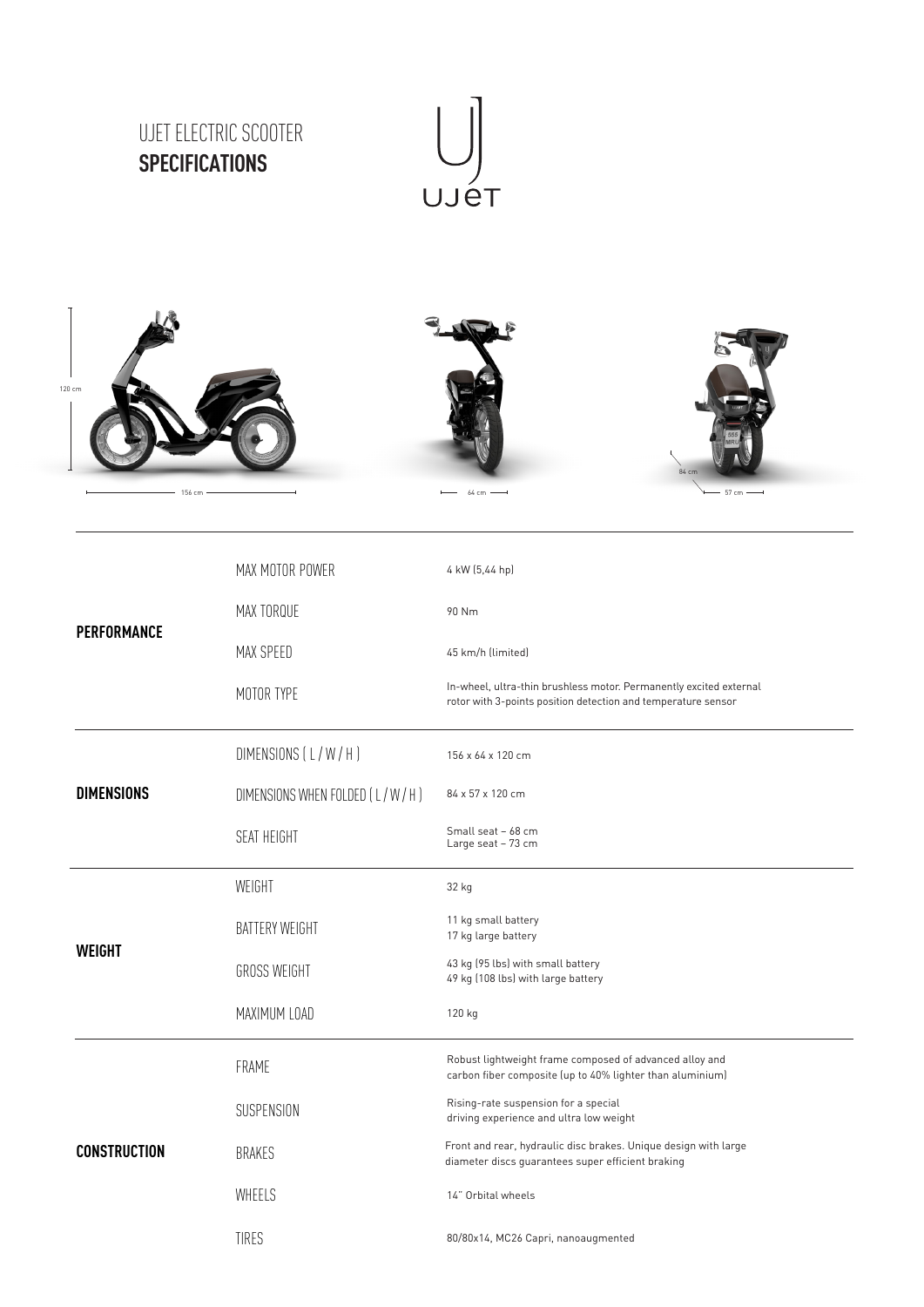

| <b>BATTERY</b>                                      | <b>BATTERY TYPE</b>          | Lithium-ion                                                                                                                                                            |
|-----------------------------------------------------|------------------------------|------------------------------------------------------------------------------------------------------------------------------------------------------------------------|
|                                                     | RIDING CHARGE *              | Small battery - up to 70 km<br>Large battery - up to 150 km                                                                                                            |
|                                                     | CHARGING TIME **             | 3 - 6 hours using on-board charger<br>2 hours using off-board charger (fast)                                                                                           |
|                                                     | REQUIRED CHARGING IMPUT      | Regular home 220V - 230V outlet                                                                                                                                        |
|                                                     | BATTERY VOLTAGE              | 48V generating 2,3 kWH                                                                                                                                                 |
|                                                     | BATTERY LIFE CYCLE ***       | Minimum 1000 cycles                                                                                                                                                    |
| <b>CONNECTIVITY</b><br><b>&amp; SMART FUNCTIONS</b> | SMARTPHONE APP COMPATIBILITY | <b>IOS and Android</b>                                                                                                                                                 |
|                                                     | ON-BOARD CONTROL SYSTEMS     | 3 separate control units: body control unit with CAN communication,<br>head unit, multimedia management system                                                         |
|                                                     | OPERATING SYSTEM             | Ujet propriatary OS, with constant Internet connectivity and automatic over-the-air<br>updates for continuously enhanced experience, media integration with smartphone |
|                                                     | CONNECTIVITY                 | Wi-Fi, Bluetooth, GPRS, 3G, full management<br>of smartphone telephony                                                                                                 |
|                                                     | HMI DISPLAY                  | Automatically foldable and adjustable 7" TFT display, 800x480                                                                                                          |
|                                                     | CAMERA                       | Full HD front-facing 70° view angle camera with live<br>video recording functionality                                                                                  |
|                                                     | SPEAKERS                     | Protected contact speakers in the battery case                                                                                                                         |
|                                                     | DRIVING SOUND                | Virtual simulation of driving sounds to ensure<br>Ujet will be heard by the other road users                                                                           |
|                                                     | <b>VOICE CONTROL</b>         | On board voice control application via headset in the helmet.<br>Currently works with English and German languages                                                     |
|                                                     | NAVIGATION/ GPS              | GPS / GLONASS<br>On-board navigation system. Tracking via smartphone App                                                                                               |
| <b>SAFETY</b>                                       | <b>LIGHTS</b>                | Adaptive LED front light: Supernova M99 Pro.<br>LED tail and brake lights                                                                                              |
|                                                     | ANTITHEFT SYSTEM             | Antitheft locking system is assisted with on-board GPS/4G module, ensuting<br>that Ujet can be always easily located and remotely disabled in case of a theft          |
|                                                     | SMART KEY / LOCK SYSTEM      | Electronic immobilizer through the user's<br>smartphone via secure connection                                                                                          |